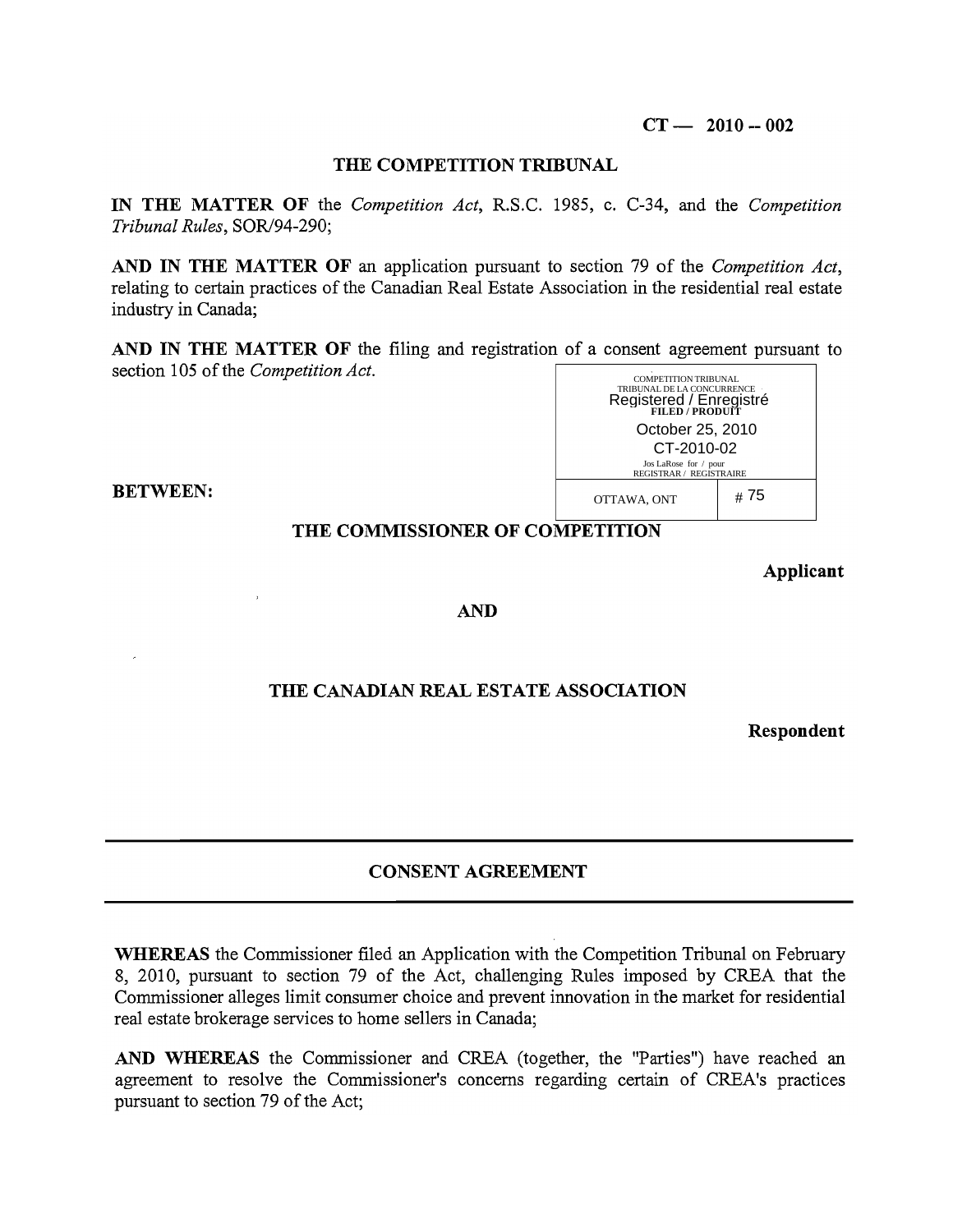AND WHEREAS IT IS AGREED AND UNDERSTOOD THAT CREA does not accept the allegations of the Commissioner and nothing in this Agreement will be taken as an admission or acceptance by the Commissioner or CREA of any facts, liability, wrongdoing, submissions, legal argument or conclusions for any other purposes,

NOW THEREFORE the Parties agree as follows:

### I. Definitions

- 1. For the purposes of this Agreement, the following capitalized terms have the following meanings:
	- (a) "Act" means the *Competition Act*, R.S.C. 1985, c. C-34, as amended;
	- (b) "Agreement" means this Consent Agreement entered into by CREA and the Commissioner pursuant to section 105 of the Act;
	- (c) "Approved Website" means REALTORca (formerly mls.ca) or any other website operated by CREA or a Member Board originating from a service operated under an MLS® System;
	- (d) "CREA" or the "Respondent" means The Canadian Real Estate Association, a trade association incorporated under Part II of the *Canada Corporations Act,*  RS.C. 1970, c. C-32;
	- ( e) "Commissioner" means the Commissioner of Competition appointed pursuant to section 7 of the Act or any person designated by the Commissioner to act on her behalf;
	- (f) "Member" refers to a licensed real estate practitioner who is a member of a Member Board and CREA;
	- (g) "Member Board" means a local real estate board or association, or a provincial or territorial real estate association, located in Canada that is a member of CREA;
	- (h) "Mere Posting" means a listing on a Member Board's MLS® System in respect of which the Member has chosen or agreed not to provide services to the Seller other than submitting the listing for posting on a Member Board's MLS® System;
	- (i) "MLS® Marks" means the following trademarks and certification marks owned and licensed by CREA with the following registration numbers: TMA155124, TMA221815, TMA221816, TMAl18344;
	- G) "MLS® System" means a cooperative selling system for residential real estate operated by or on behalf of a Member Board(s) in association with the MLS® Marks;
	- (k) "Parties" means CREA and the Commissioner;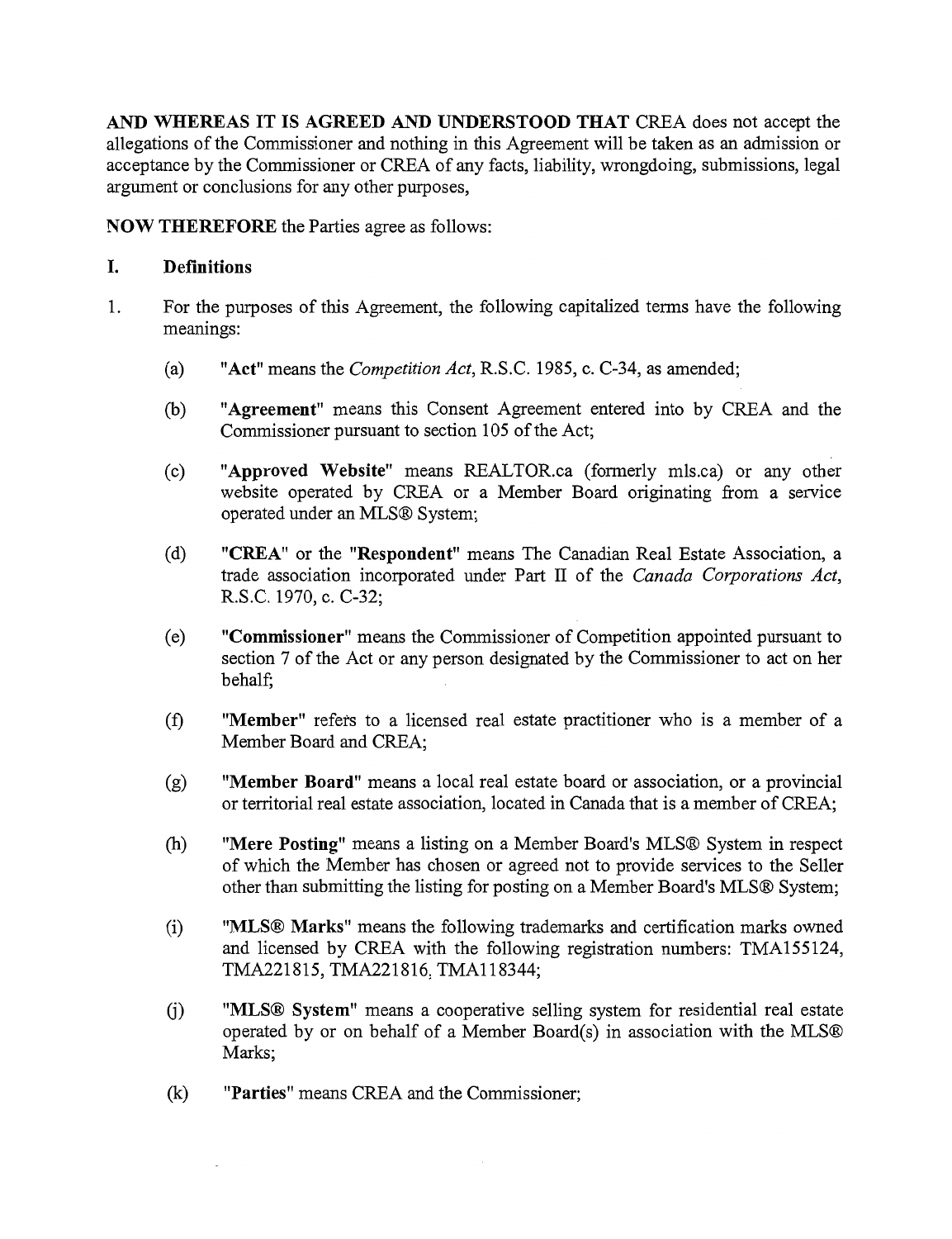- (1) **"Rule"** means any rule, regulation, bylaw, code, policy, standard, practice, agreement or similar instrument, or any other instrument referred to therein, including any interpretations thereof;
- (m) **"Seller"** means a person who has an interest in selling residential real estate; and
- (n) **"Tribunal"** means the Competition Tribunal established by the *Competition Tribunal Act,* R.S.c. 1985, c.19 (2nd Supp.), as amended.

### **II. Application**

- 2. The provisions of this agreement apply to:
	- (a) CREA; and
	- (b) the Commissioner.

### **III. Obligations of CREA**

- 3. CREA shall not adopt, maintain, or enforce any Rules that deny the ability of Members to provide Mere Postings for Sellers, or that discriminate against Members because they offer, or wish to offer, to provide Mere Postings for Sellers, including, but not limited to, any Rule that:
	- (a) prevents Members from offering a Mere Posting;
	- (b) prevents Mere Postings from being listed in a Member Board's MLS® System;
	- (c) discriminates against Mere Po stings, provided that the bare identification of a Mere Posting in a Member Board's MLS® System is not discriminatory;
	- (d) prevents Members from cooperating with Members that offer Mere Postings;
	- ( e) prevents Members from:
		- (i) listing a Seller's contact information in the REALTOR®-only remarks section of the MLS® System, with instructions directing interested Members to contact the Seller directly,
		- (ii) including, in the General Description section on an Approved Website, a direction to visit either the REALTOR®'s or his or her brokerage's website (whichever site is included as the contact link in the REALTOR®'s contact information on the Approved Website) for additional information about the listing (without specifying the nature of such additional information), or
		- (iii) displaying the Seller's contact information on a website other than an Approved Website;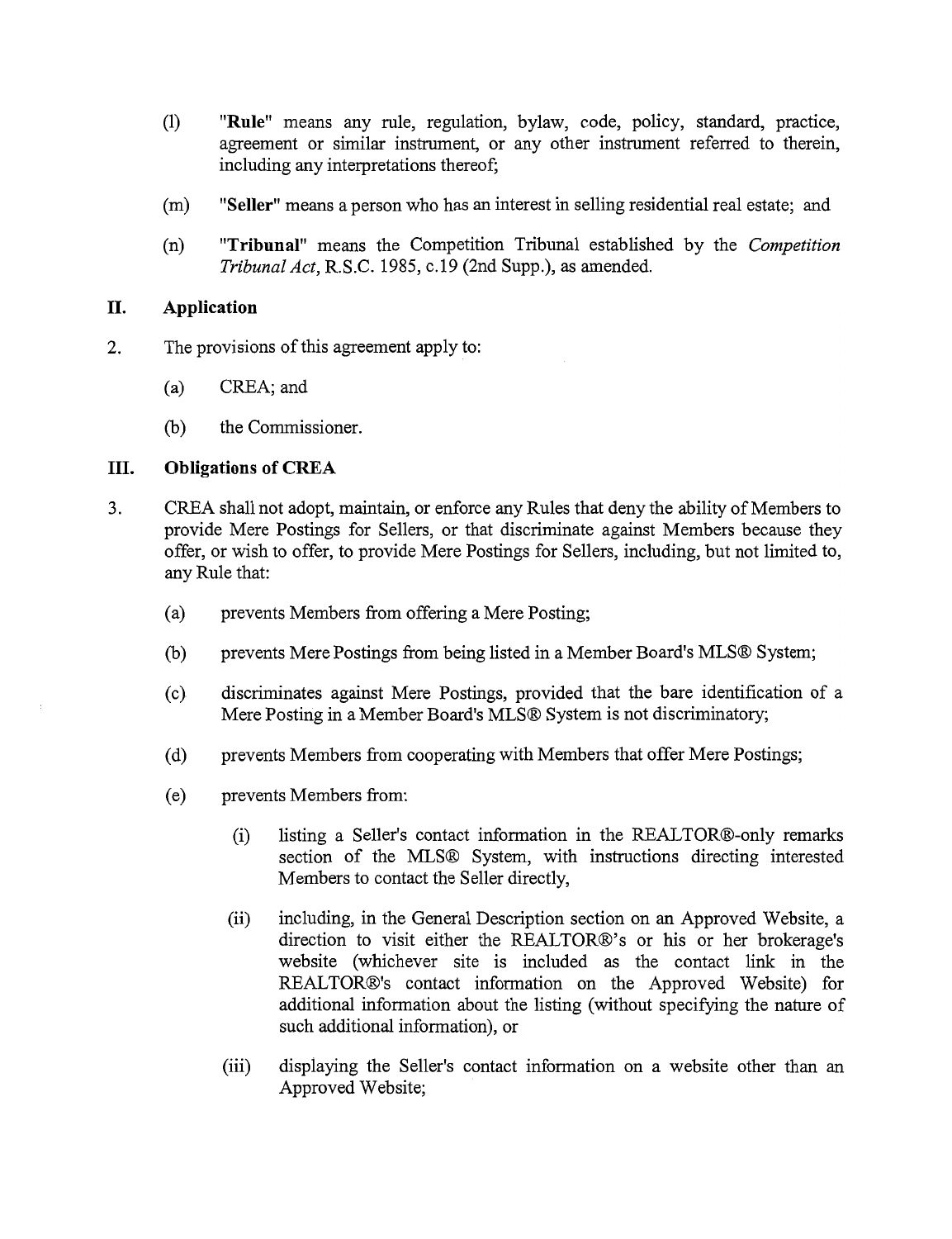- (f) prevents Members from negotiating and contracting, with a Seller, in respect of the terms of payment for compensation to the co-operating Members for the cooperative selling of the property, as long as the offered compensation is not zero; or
- (g) conditions use of, or access to, the MLS® Marks or a Member Board's MLS® System on a Member, or a prospective Member, not offering Mere Postings.
- 4. Effective upon registration of this Agreement, CREA shall amend its Rules to remove the Agency Pillar, Rule 17.1.1.2, and replace it with the following:

A listing REALTOR®/brokerage must act as agent for the seller to post, amend or remove a property listing in a Board's MLS® System. The nature of any additional services to be provided by the listing REALTOR®/brokerage to the seller is determined by agreement between the listing REALTOR®/brokerage and the seller.

# **IV. Implementation and Compliance**

- 5. Effective upon registration of this Agreement, CREA shall amend its Rules to comply with the provisions of this Agreement.
- 6. CREA shall send a written notice to its Member Boards stipulating that they amend, in accordance with the Rules of those Member Boards, their Rules to comply with the provisions of this Agreement. In particular, within ten (10) days of registration of this Agreement, CREA shall provide a copy of this Agreement to each of its Member Boards and specifically advise them of the consequences, as set out in this Agreement, of a failure by a Member Board to amend its Rules in accordance with this Agreement.
- 7. CREA shall not adopt any Rules that would have the effect of breaching the terms of this Agreement.
- 8. CREA shall not license or continue to license the MLS® Marks to any Member Board that has failed to amend its MLS® Rules to comply with the amendment by CREA of its Rules in accordance with this Agreement.
- 9. CREA shall not license or continue to license the MLS® Marks to any Member Board that adopts and/or enforces any Rules that are inconsistent with the terms of this Agreement.
- 10. CREA shall provide template language to Member Boards for the implementation of the Rule changes arising from this Agreement. CREA shall provide such template language to the Commissioner for her review prior to providing such template language to Member Boards.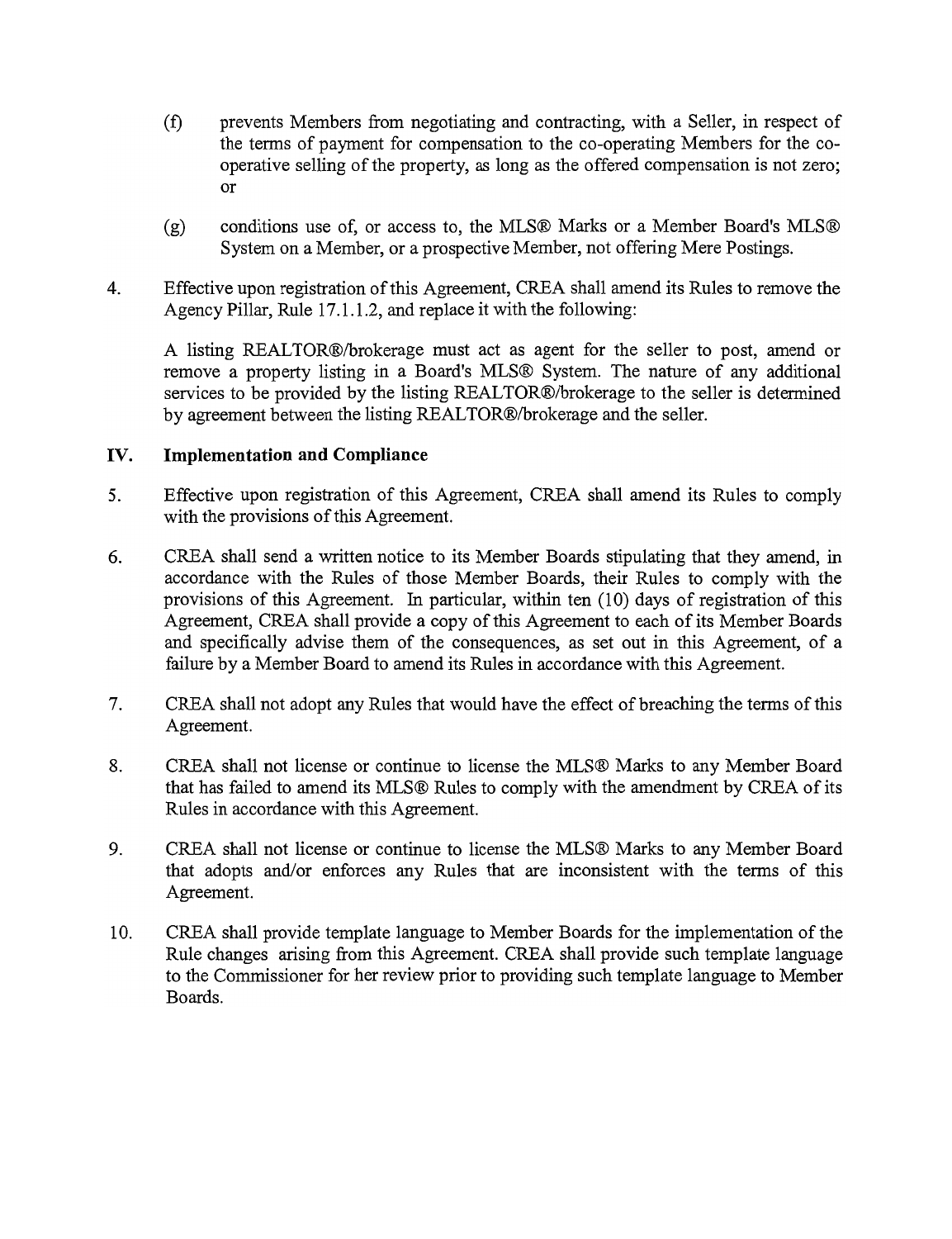# **V. Term**

11. Unless otherwise agreed by the Parties, the term of this Agreement shall commence upon the date of registration of this Agreement and end ten (10) years from the date of registration of this Agreement.

# **VI. General**

- 12. This Agreement shall be registered with the Tribunal immediately after ratification by the members of CREA.
- 13. This Agreement may be executed in two or more counterparts, each of which shall be an original instrument, but all of which shall constitute one and the same Agreement.
- 14. The Agreement shall be governed by and interpreted in accordance with the laws of Ontario and the laws of Canada applicable therein.
- 15. Computation of time periods contemplated by this Agreement shall be in accordance with the *Interpretation Act,* R.S.C. 1985, c. 1-21. For the purpose of this Agreement, the definition of "holiday" in the Interpretation Act shall be deemed to include Saturday.
- 16. Nothing in this Agreement precludes CREA or the Commissioner from bringing an application under section 106 of the Act (or a successor or equivalent provision under the Act) to rescind or vary this Agreement.
- 17. For greater certainty, the Tribunal shall retain jurisdiction for the purpose of any application by the Commissioner or CREA to rescind or vary any of the provisions ofthis Agreement pursuant to section 106 of the Act.
- 18. This Agreement constitutes the entire agreement between the Parties and supersedes all prior agreements, understandings, negotiations and discussions, whether written or oral, with respect to the subject matter hereof.
- 19. The headings in this Agreement are for convenience of reference only and shall not affect the construction or interpretation thereof.
- 20. In the event of a dispute as to the interpretation or application of this Agreement, either the Commissioner or CREA shall be at liberty to apply to the Tribunal for an order interpreting any of the provisions of the Agreement. In the event of a dispute in relation to the English and French versions of the Agreement, the English version shall govern.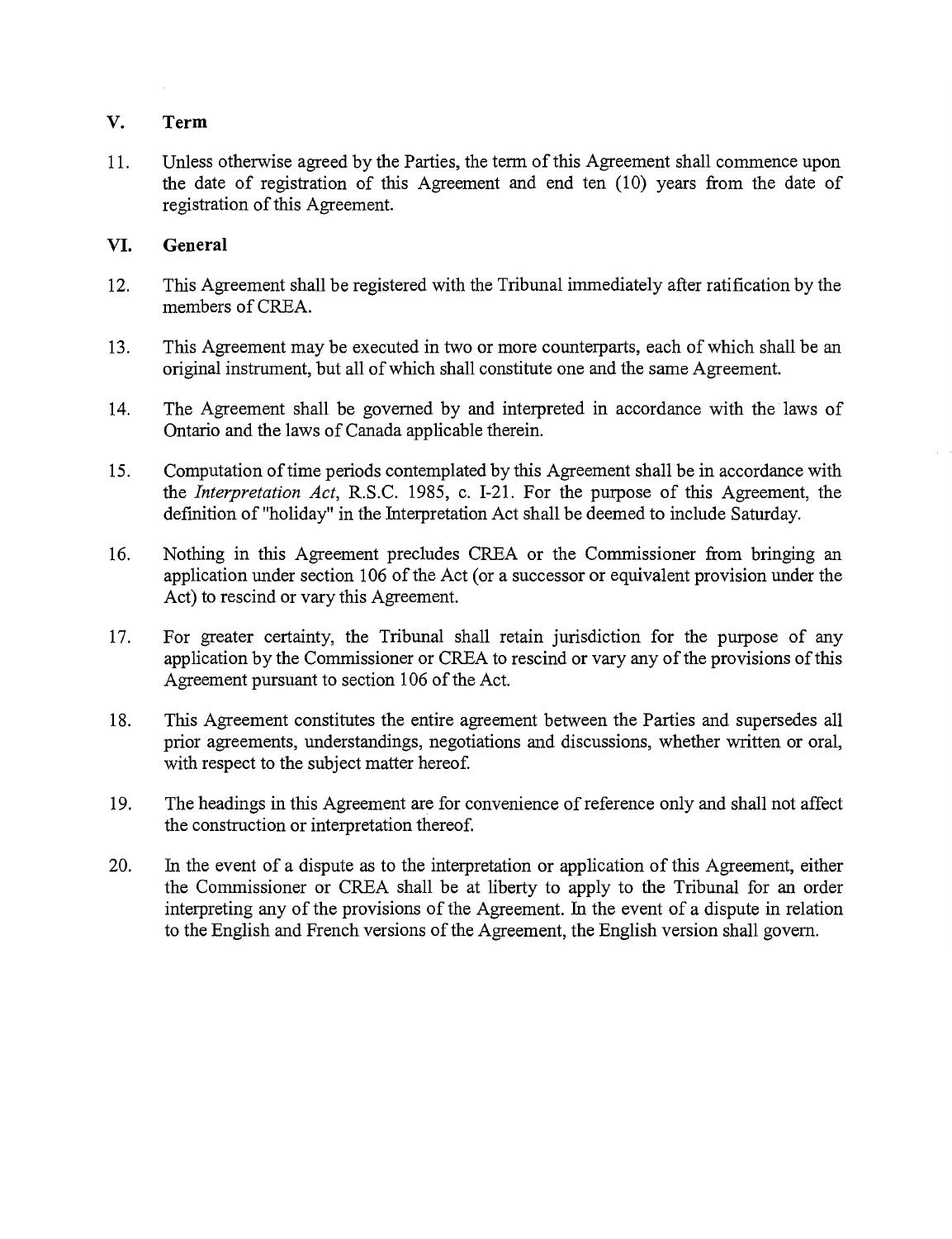### **VII. Notices**

21. Notices pursuant to the Agreement shall be given to the Parties at the following addresses or facsimile numbers:

#### (a) **The Commissioner**

Melanie L. Aitken Commissioner of Competition Competition Bureau Place du Portage, Phase 1,50 Victoria Street Gatineau (QC) KIA OC9

Telephone: Facsimile: (819) 997-3301 (819) 953-5013

#### **With copies to:**

John F. Rook, Q.C. Bennett Jones **LLP.**  3400 One First Canadian Place P.O. Box 130, 100 King Street W. Toronto (ON) M5X lA4

Telephone: Facsimile: (416) 777-4885 (416) 863-1716

### (b) **Canadian Real Estate Association**

Pierre Beauchamp Chief Executive Officer Canadian Real Estate Association 200 Catherine Street, 6th Floor Ottawa (ON) K2P 2K9

Telephone: Facsimile: (613) 237-7111 (613) 234-2567